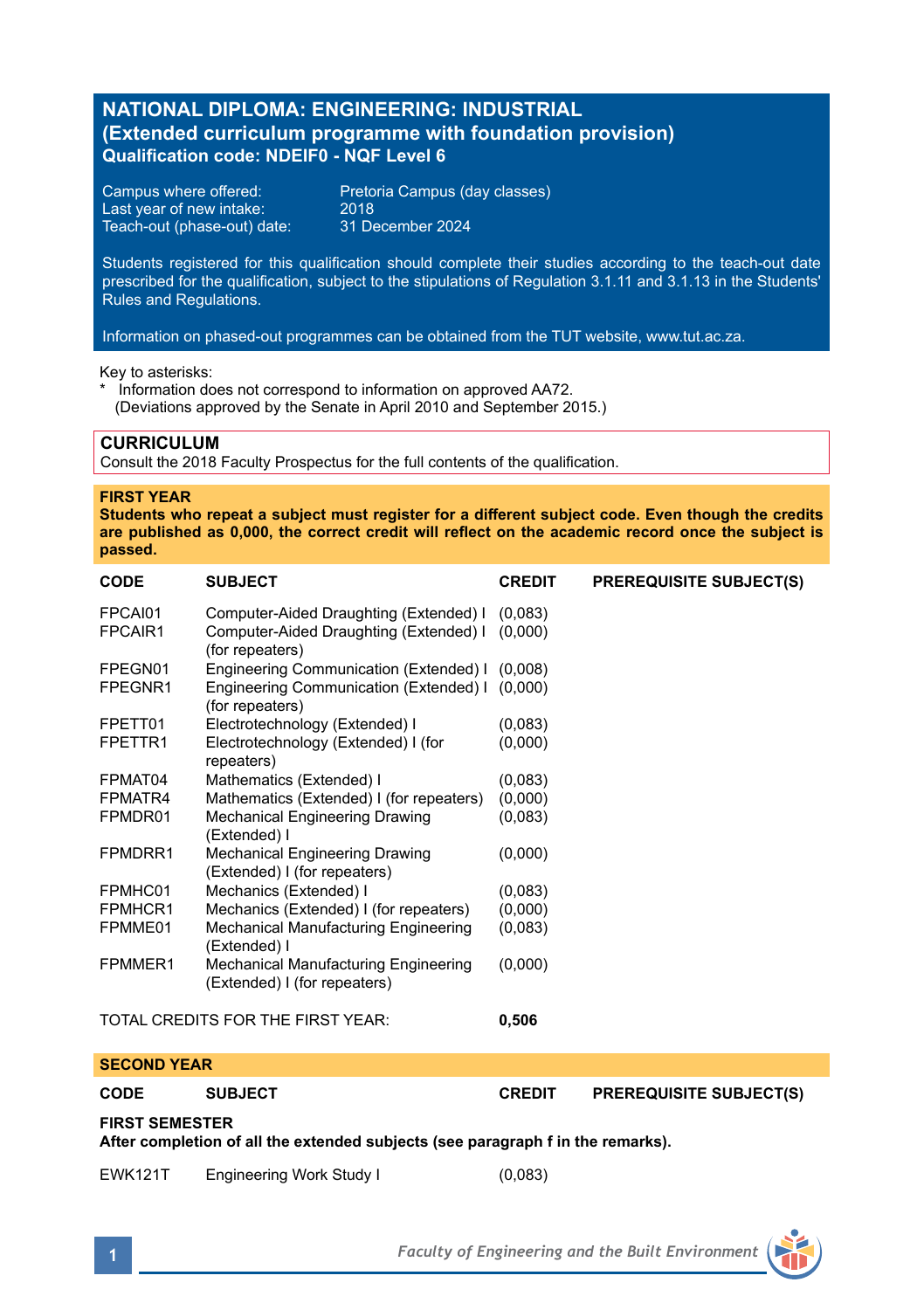| MAT271B        | Mathematics II                          | (0,083) |
|----------------|-----------------------------------------|---------|
| MFR201T        | <b>Manufacturing Relations II</b>       | (0,083) |
| <b>MME201T</b> | Mechanical Manufacturing Engineering II | (0,083) |
| <b>PEI111T</b> | Production Engineering: Industrial I    | (0,083) |
| QTQ101T        | Qualitative Techniques I                | (0,083) |
|                |                                         |         |

TOTAL CREDITS FOR THE SEMESTER: 0,498

# **SECOND SEMESTER**

| CSG201T<br><b>EWK221T</b>       | Costing II<br>Engineering Work Study II   | (0,083)<br>(0,083) | <b>Engineering Work Study I</b>                                                                 |
|---------------------------------|-------------------------------------------|--------------------|-------------------------------------------------------------------------------------------------|
| <b>FLM201T</b>                  | Facility Layout and Materials Handling II | (0,083)            | Engineering Work Study I<br>Production Engineering:<br>Industrial I                             |
| <b>MAT351T</b>                  | Mathematics III                           | (0,083)            | <b>Mathematics II</b>                                                                           |
| <b>PEI211T</b>                  | Production Engineering: Industrial II     | (0,083)            | Mechanical Manufacturing<br>Engineering (Extended) I<br>Production Engineering:<br>Industrial I |
| QAS201T                         | Quality Assurance II                      | (0,083)            | Qualitative Techniques I                                                                        |
| TOTAL CREDITS FOR THE SEMESTER: |                                           | 0.498              |                                                                                                 |
|                                 | TOTAL CREDITS FOR THE SECOND YEAR:        | 0.996              |                                                                                                 |

# **THIRD YEAR**

| <b>CODE</b>                                | <b>SUBJECT</b>                                          | <b>CREDIT</b>      | <b>PREREQUISITE SUBJECT(S)</b>                                             |  |  |
|--------------------------------------------|---------------------------------------------------------|--------------------|----------------------------------------------------------------------------|--|--|
| <b>FIRST SEMESTER</b>                      |                                                         |                    |                                                                            |  |  |
| ATM301B                                    | Automation III                                          | (0,083)            | Mechanical Manufacturing<br>Engineering II                                 |  |  |
| <b>EWK321T</b><br>IAC321T                  | Engineering Work Study III<br>Industrial Accounting III | (0.083)<br>(0,083) | <b>Engineering Work Study II</b><br>Costing II                             |  |  |
| IED201T                                    | Industrial Engineering Systems Design II*               | (0,083)            | <b>Engineering Communication</b><br>(Extended) I<br>Mechanics (Extended) I |  |  |
| ILE301T<br>ORS321T                         | Industrial Leadership III<br>Operational Research III   | (0.083)<br>(0,083) | Manufacturing Relations II<br>Production Engineering:                      |  |  |
|                                            |                                                         |                    | Industrial II                                                              |  |  |
| TOTAL CREDITS FOR THE SEMESTER:<br>0,498   |                                                         |                    |                                                                            |  |  |
| <b>SECOND SEMESTER</b>                     |                                                         |                    |                                                                            |  |  |
| EXP1IEN                                    | Work-Integrated Learning I*                             | (0,500)            |                                                                            |  |  |
| TOTAL CREDITS FOR THE SEMESTER:<br>0.500   |                                                         |                    |                                                                            |  |  |
| TOTAL CREDITS FOR THE THIRD YEAR:<br>0,998 |                                                         |                    |                                                                            |  |  |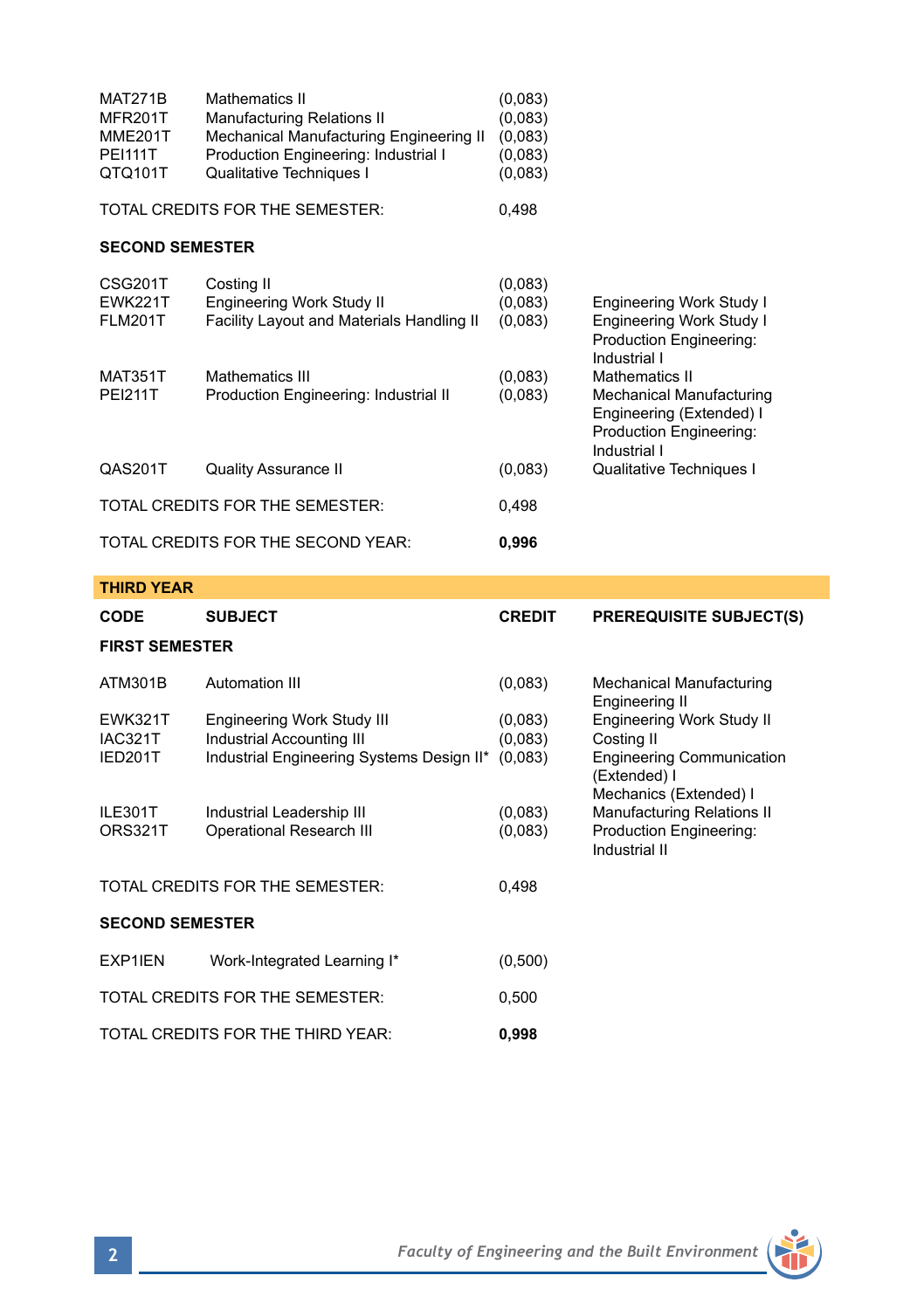## **FOURTH YEAR**

| <b>CODE</b>                        | <b>SUBJECT</b>                       | <b>CREDIT</b> | <b>PREREQUISITE SUBJECT(S)</b> |  |
|------------------------------------|--------------------------------------|---------------|--------------------------------|--|
| <b>FIRST SEMESTER</b>              |                                      |               |                                |  |
| EXP2IEN                            | Work-Integrated Learning II*         | (0,500)       | Work-Integrated Learning I     |  |
|                                    | TOTAL CREDITS FOR THE SEMESTER:      | 0.500         |                                |  |
| TOTAL CREDITS FOR THE FOURTH YEAR: |                                      | 0.500         |                                |  |
|                                    | TOTAL CREDITS FOR THE QUALIFICATION: | 3.000         |                                |  |

# **SUBJECT INFORMATION (OVERVIEW OF SYLLABUS)**

The syllabus content is subject to change to accommodate industry changes. Please note that a more detailed syllabus is available at the Department or in the study guide that is applicable to a particular subject. At time of publication, the syllabus content was defined as follows:

## **A**

## **AUTOMATION III (ATM301B) 1 X 3-HOUR PAPER**

### *(Subject custodian: Department of Industrial Engineering)*

Challenges in the Manufacturing Environment. Automation concept. Control systems. Numerical control systems. Robotics systems. Material handling systems. Flexible manufacturing systems. Pneumatics. Electropneumatics. (Total tuition time: ± 68 hours)

## **C**

### **COMPUTER-AIDED DRAUGHTING (EXTENDED) I (FPCAI01, FPCAIR1) CONTINUOUS ASSESSMENT** *(Subject custodian: Department of Mechanical and Mechatronics Engineering)*

Students will be introduced to operating systems (Windows environment), basic word-processing skills (MS-Word), spreadsheets (MS-Excel), presentations tools (PowerPoint), communications, connectivity, the internet and the Web, computer-aided draughting (CAD), various software packages and compound drawings. (Total tuition time: ± 136 hours)

### **COSTING II (CSG201T) 1 X 3-HOUR PAPER**

### *(Subject custodian: Department of Managerial Accounting and Finance)*

Basic methods and a group of selected techniques of cost accounting for application in the business environment. The subject consists of two modules. (Total tuition time: ± 68 hours)

## **E**

### **ELECTROTECHNOLOGY (EXTENDED) I (FPETT01, FPETTR1) 1 X 3-HOUR PAPER** *(Subject custodian: Department of Electrical Engineering)*

Atom theory, electricity, magnetism and electromagnetism, inductors, capacitors, RLC networks. The correct use of SI units and their applications. Construction and care of batteries. WS theory and different measuring instruments. The influence of magnetic lines, the application and use of magnetic fields, inductance and the factors that influence it. Capacitors and their functioning. (Total tuition time: ± 140 hours)

## **ENGINEERING COMMUNICATION (EXTENDED) I (FPEGN01, FPEGNR1) CONTINUOUS ASSESSMENT**  *(Subject custodian: Department of Applied Languages)*

Speaking and communication skills, listening skills, reading for academic understanding, academic vocabulary, learning strategies and information gathering, writing, business and life skills. Communication theory, non-verbal communication (body language). Oral presentations, interviews, developing leadership and participation skills. Technical reports and correspondence. (Total tuition time: ± 136 hours)



**3** *Faculty of Engineering and the Built Environment*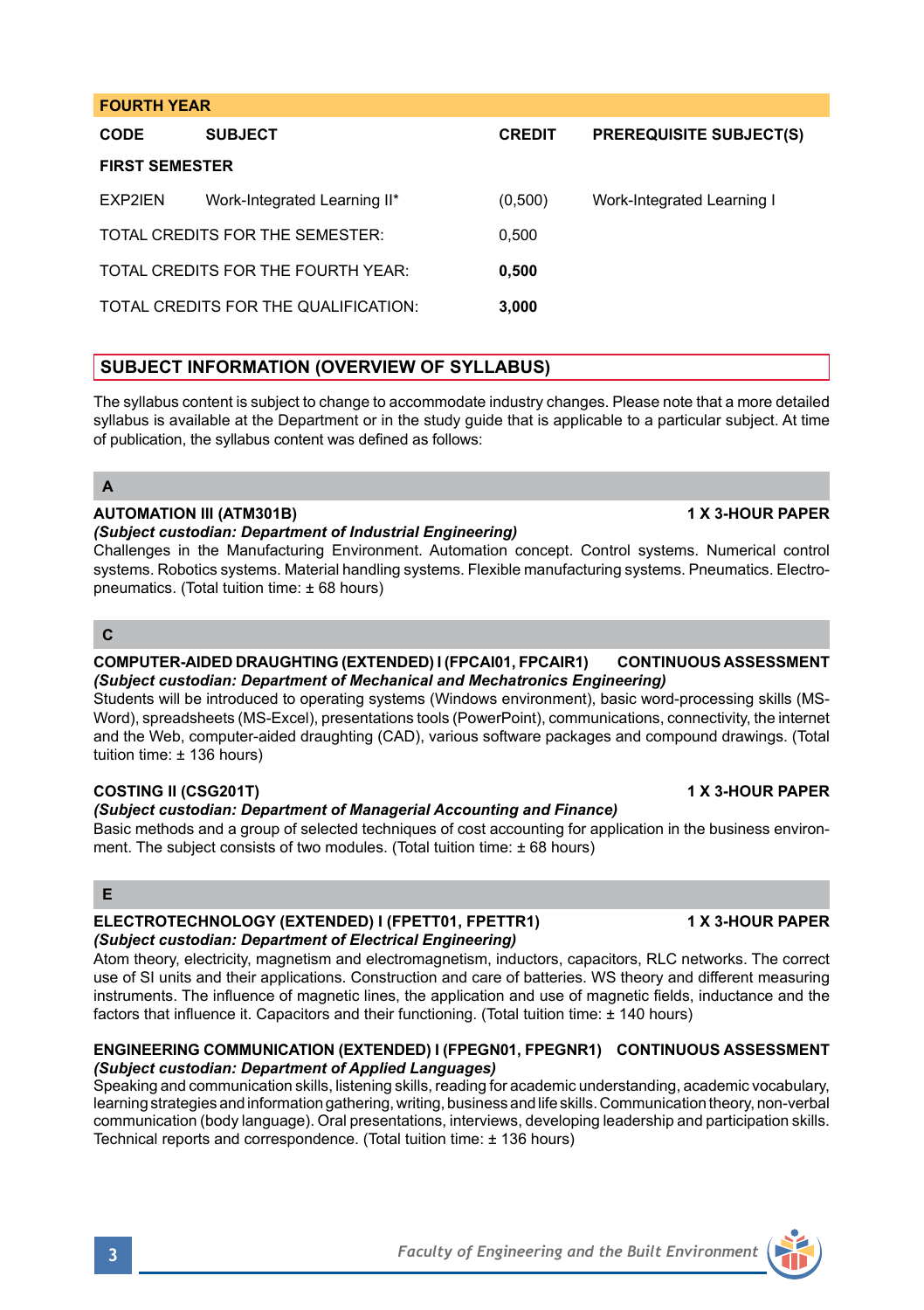# **ENGINEERING WORK STUDY I (EWK121T) 1 X 3-HOUR PAPER**

*(Subject custodian: Department of Industrial Engineering)*

Introduction to work study. Productivity and work study. Choice of method study techniques. Use of method study techniques. Work measurement (time studies). Human factors (and work study work). Ergonomics (an introduction). Working conditions and work environment. Jigs and clamps (an introduction). Computer applications. (Total tuition time: ± 68 hours)

## **ENGINEERING WORK STUDY II (EWK221T) 1 X 3-HOUR PAPER**

*(Subject custodian: Department of Industrial Engineering)*

Work measurement (advanced). Predetermined time systems. Standard data. Activity sampling. Analytical and comparative estimation. Ergonomics (advanced). Work study applied in the administration function. Work improvement (advanced). (Total tuition time: ± 68 hours)

## **ENGINEERING WORK STUDY III (EWK321T) 1 X 3-HOUR PAPER**

*(Subject custodian: Department of Industrial Engineering)*

Performance improvement programs. Productivity improvement, Objective Matrix, South African Excellence Model. Systems analyses and design for management. (Total tuition time: ± 68 hours)

### **F**

### **FACILITY LAYOUT AND MATERIALS HANDLING II (FLM201T) 1 X 3-HOUR PAPER** *(Subject custodian: Department of Industrial Engineering)*

Introduction. Strategic facilities planning. Product. Process and schedule design. Activity relationships and space requirements. Personnel requirements. Handling of materials. Facility layout. Computer-supported layout. Receiving and shipping. Storage and warehousing. Manufacturing. Office planning. Facility services. Non-manufacturing applications. Evaluating and selecting a facilities plan. Preparing and selling the facilities plan. Implementing and maintaining the facilities plan. (Total tuition time: ± 68 hours)

### **I**

## **INDUSTRIAL ACCOUNTING III (IAC321T) 1 X 3-HOUR PAPER**

### *(Subject custodian: Department of Accounting)*

Introduction to financial management. Financial analysis, planning and control. Working capital management. Investment decisions. Computer applications. (Total tuition time: ± 68 hours)

## **INDUSTRIAL ENGINEERING SYSTEMS DESIGN II (IED201T) 1 X 3-HOUR PAPER**

### *(Subject custodian: Department of Industrial Engineering)*

Introduction to systems engineering, the systems design process from conceptual to detail design, models for economic evaluations, design for operational feasibility with emphasis on reliability and maintainability. (Total tuition time: ± 68 hours)

### **INDUSTRIAL LEADERSHIP III (ILE301T) 1 X 3-HOUR PAPER**

### *(Subject custodian: Department of Management and Entrepreneurship)*

Leaders and management. Management planning, organising, leading and control. (Total tuition time: ± 68 hours)

## **M**

## **MANUFACTURING RELATIONS II (MFR201T) 1 X 3-HOUR PAPER**

### *(Subject custodian: Department of People Management and Development)*

Introduction to human behaviour. Introduction to human resources management. Job evaluation, human resources planning and recruitment. Selection and induction. Individual and organisational development. Performance management. Compensation, integration, maintenance, retirement. (Total tuition time: ± 68 hours)

# **MATHEMATICS (EXTENDED) I (FPMAT04, FPMATR4) 1 X 3-HOUR PAPER**

# *(Subject custodian: Department of Mathematics and Statistics)*

Basic algebra, functions, exponents and logarithm, differential calculus, trigonometry, geometry. Basic mathematics. Differentiation. Integration. Matrices and determinants. Vectors. Data handling. Complex numbers or mensuration. (Total tuition time: ± 120 hours)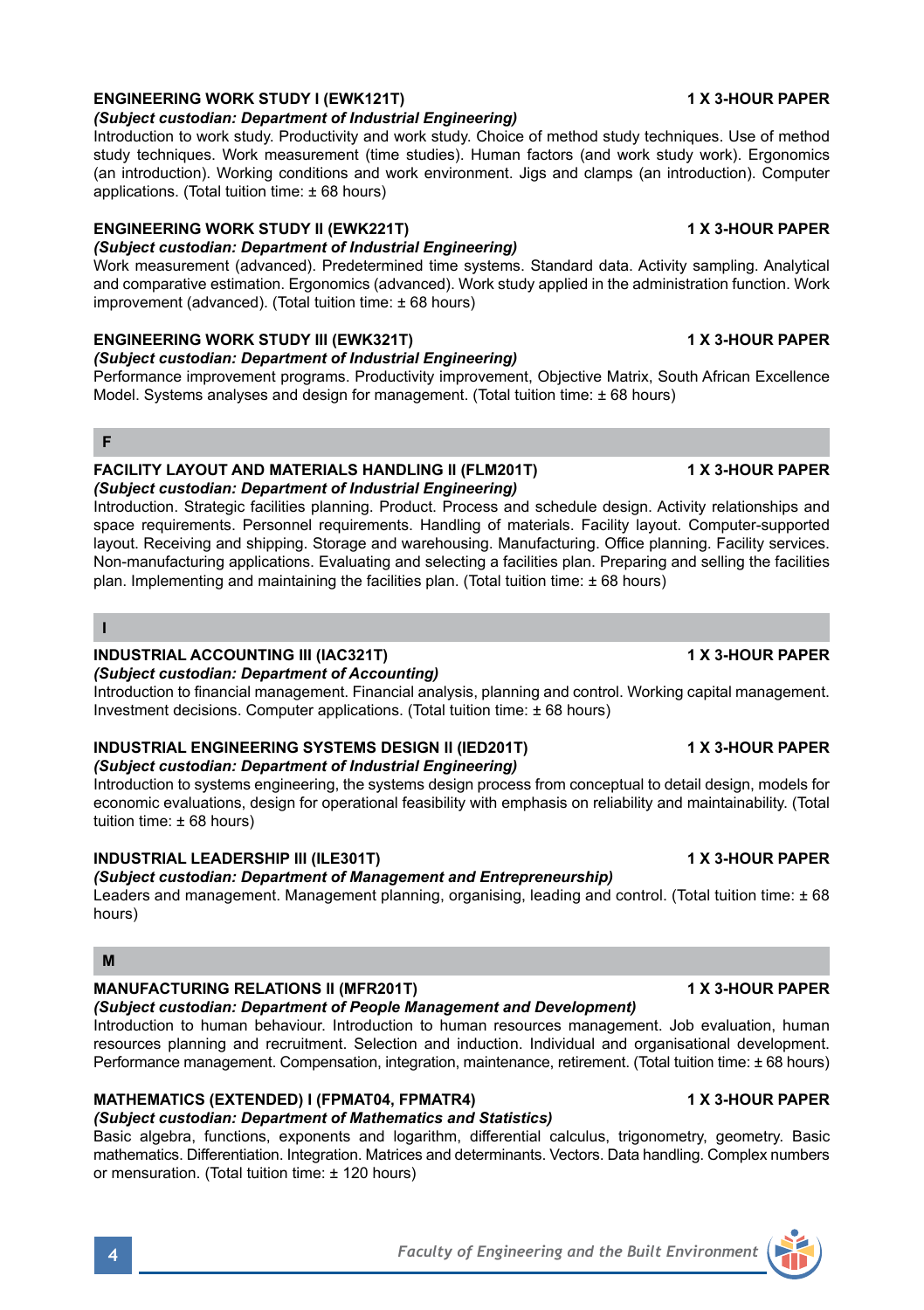## *(Subject custodian: Department of Mathematics and Statistics)*

Revision of differentiation. Differentiation of functions with more than one variable. Further integration. Numerical methods. First-order ordinary differential equations. Matrices (Gauss elimination). (Total tuition time: ± 60 hours)

## **MATHEMATICS III (MAT351T) 1 X 3-HOUR PAPER**

### *(Subject custodian: Department of Mathematics and Statistics)*

First-order differential equations. Higher-order differential equations. Basic mathematical modelling. Laplace transforms. Systems of differential equations. Numerical solutions of differential equations. Fourier Series. (Total tuition time: ± 70 hours)

## **MECHANICAL ENGINEERING DRAWING CONTINUOUS ASSESSMENT (EXTENDED) I (FPMDR01, FPMDRR1)**

### *(Subject custodian: Department of Mechanical and Mechatronics Engineering)*

Lettering, line work and freehand sketches, geometric construction, fasteners, dimensioning, methods of projection, sectioning, interpenetration curves and pipe developments, conversions: imperial to metric, terms and abbreviations used in engineering drawing, piping diagrams. Letter and number notation. Line notation. Handling of apparatus. Measurement notation. Geometrical construction. Orthographic projections. Isometric projections. Arcs of penetration and development. Detailed working drawings. Composite drawings. (Total tuition time: ± 120 hours)

## **MECHANICAL MANUFACTURING ENGINEERING 1 X 3-HOUR PAPER (EXTENDED) I (FPMME01, FPMMER1)**

## *(Subject custodian: Department of Mechanical and Mechatronics Engineering)*

Introduction to engineering (chemical, metallurgical, civil, surveying, electrical, clinical, digital technology, high-frequency technology, power engineering, process instrumentation, mechanical, industrial, mechatronics), factory safety, measurements, engineering materials, projects. Safety and safety legislation. Identification and application of various types of steel. Heat treatment of steel. Hand and machine tools. Metal cutting and machining. Alloy metals. Casting processes. Welding. (Total tuition time: ± 136 hours)

### **MECHANICAL MANUFACTURING ENGINEERING II (MME201T) 1 X 3-HOUR PAPER**

*(Subject custodian: Department of Mechanical and Mechatronics Engineering)*

Measurement. Operative practical testing. Quality and dimensional control. Gauging and measurement. Measuring instruments. Comparators. Surface measurement. (Total tuition time: ± 68 hours)

## **MECHANICS (EXTENDED) I (FPMHC01, FPMHCR1) 1 X 3-HOUR PAPER**

## *(Subject custodian: Department of Mechanical and Mechatronics Engineering)*

Module 1: measurements, mechanics, motion in one-dimension kinematics, laws of motion dynamics, kinetic theory of matter and properties of matter. Module 2: atoms, molecules and ions, chemical formulas and equations, the periodic table, chemical bonding, nomenclature of inorganic compounds, phases of matter, solutions, the rate of chemical reactions, equilibrium in chemical reactions, acids and bases, oxidation, reduction and electrochemical cells. Motion in one dimension. Uniform motion. Instantaneous velocity. Motion with constant acceleration. Free fall. Instantaneous acceleration, scalars, vectors, coordinate systems and vector components, vector algebra, force, Newton's first law, Newton's second law, Newton's third law, ropes and pulleys, motion in a circle. Impulse and momentum. Energy. Work. Fluids and elasticity. Thermodynamics. (Total tuition time: ± 180 hours)

## **O**

## **OPERATIONAL RESEARCH III (ORS321T) 1 X 3-HOUR PAPER**

# *(Subject custodian: Department of Industrial Engineering)*

Fundamentals of decision theory. Decision trees and utility theory. Marginal analysis and normal distribution. Game theory. Linear programming: graphic methods. Linear programming: the simplex method. Linear programming: sensitivity analysis, duality. Linear programming: applications. Transportation and assignment. Integer programming, goal programming and the branch and bound method. Dynamic programming. Simulation. Markov analysis. (Total tuition time: ± 90 hours)





# **MATHEMATICS II (MAT271B) 1 X 3-HOUR PAPER**